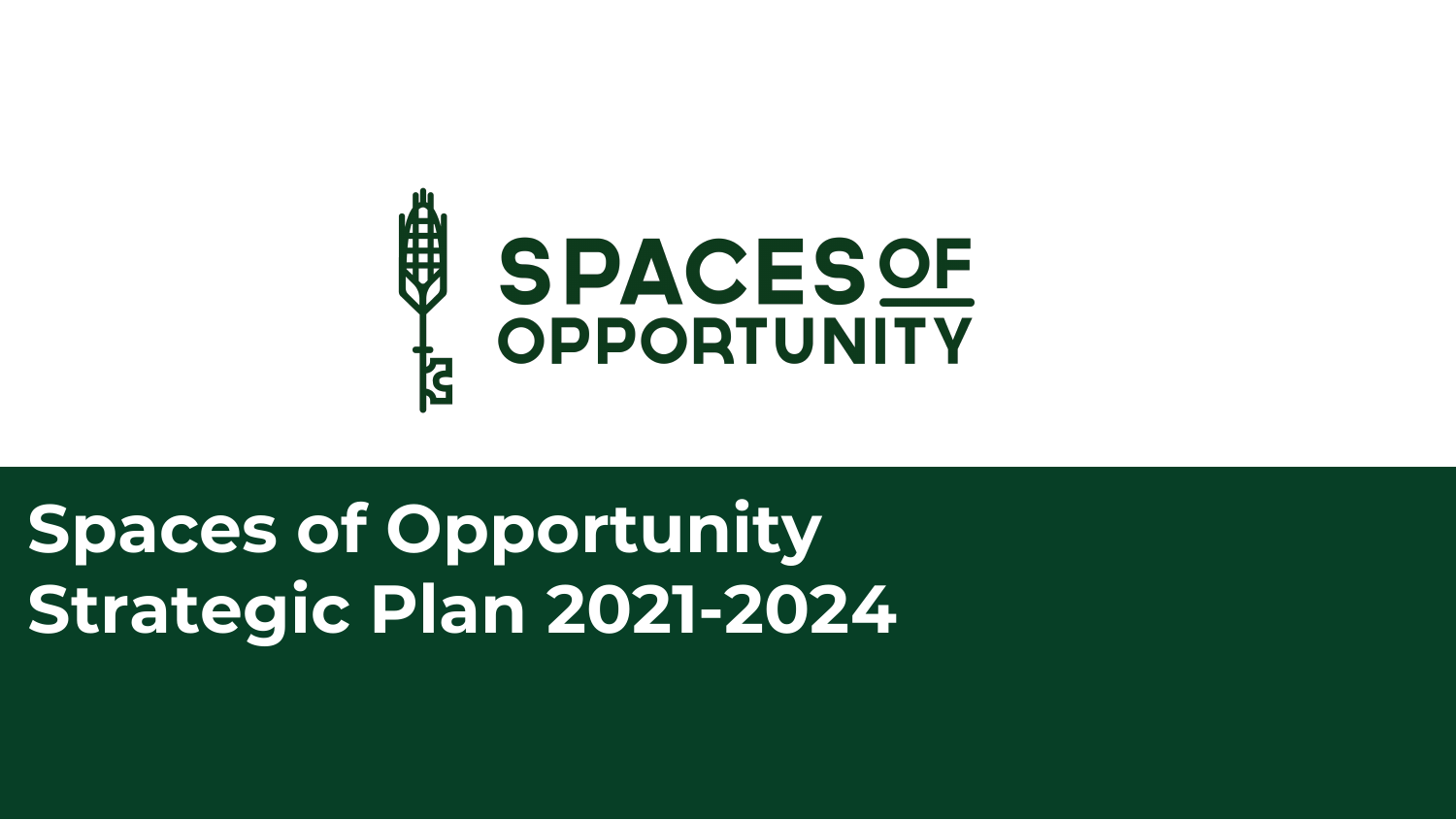**Together, we work with our community to ensure South Phoenix residents are creating the environment where they want to live, work, and play by breaking down systemic barriers to holistic well-being that have existed for generations.**



#### **Health Equity in South Phoenix**

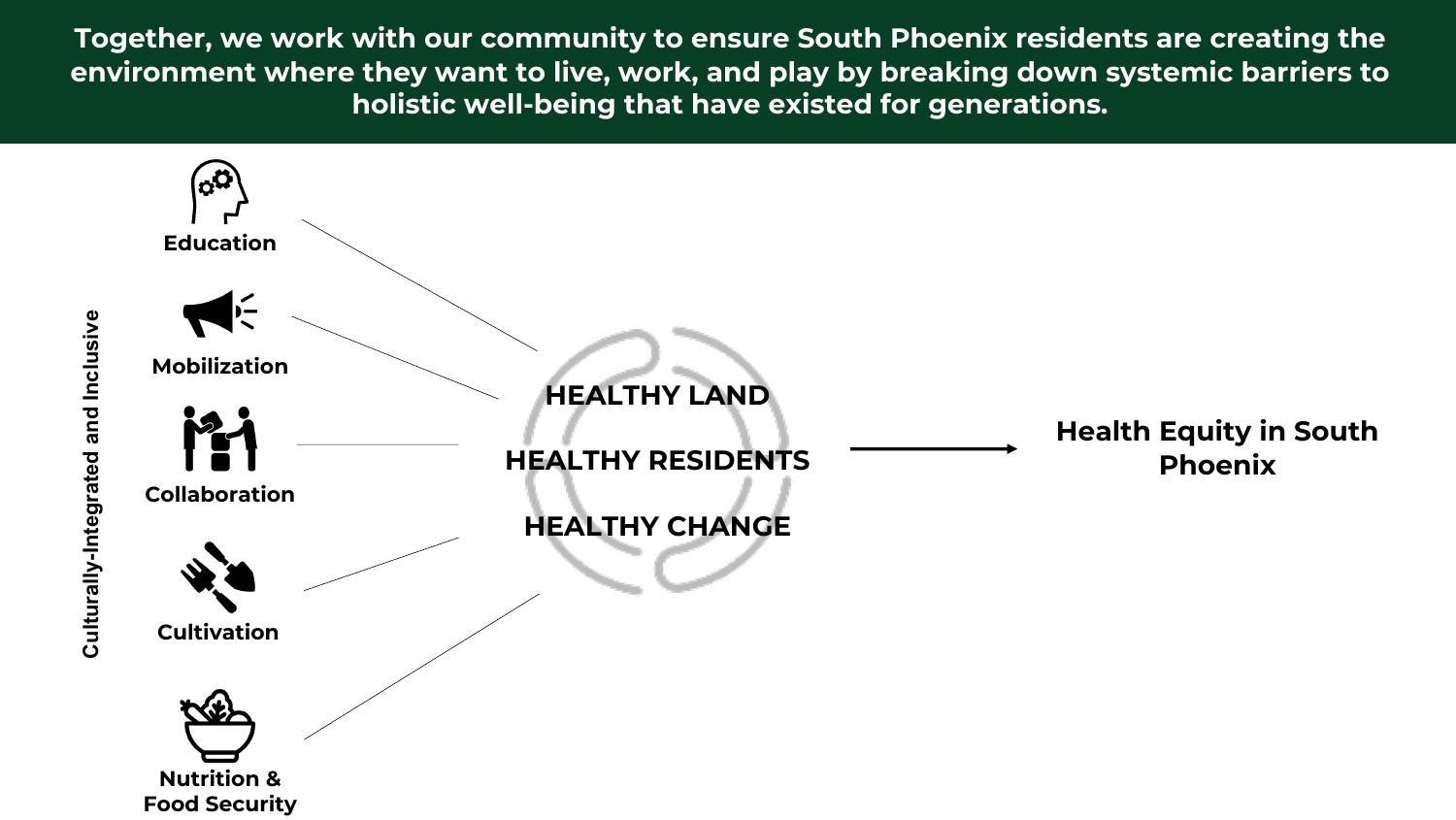## **ACTION AREAS**









**Education:** We increase knowledge, skills, and problemsolving capacity in people of all ages.



**Mobilization:** We help community members lead, inform, and participate in movements that they identify as important to their health and well-being.



**Collaboration:** We link farmers and growers,, residents, businesses, and social impact organizations in South Phoenix and beyond.

**Cultivation:** We cultivate dynamic, supportive relationships with farmers and growers who tend our land and feed our community.

**Nutrition & Food Security:** We feed our community with nutritious, local food that fuels their health and well-being.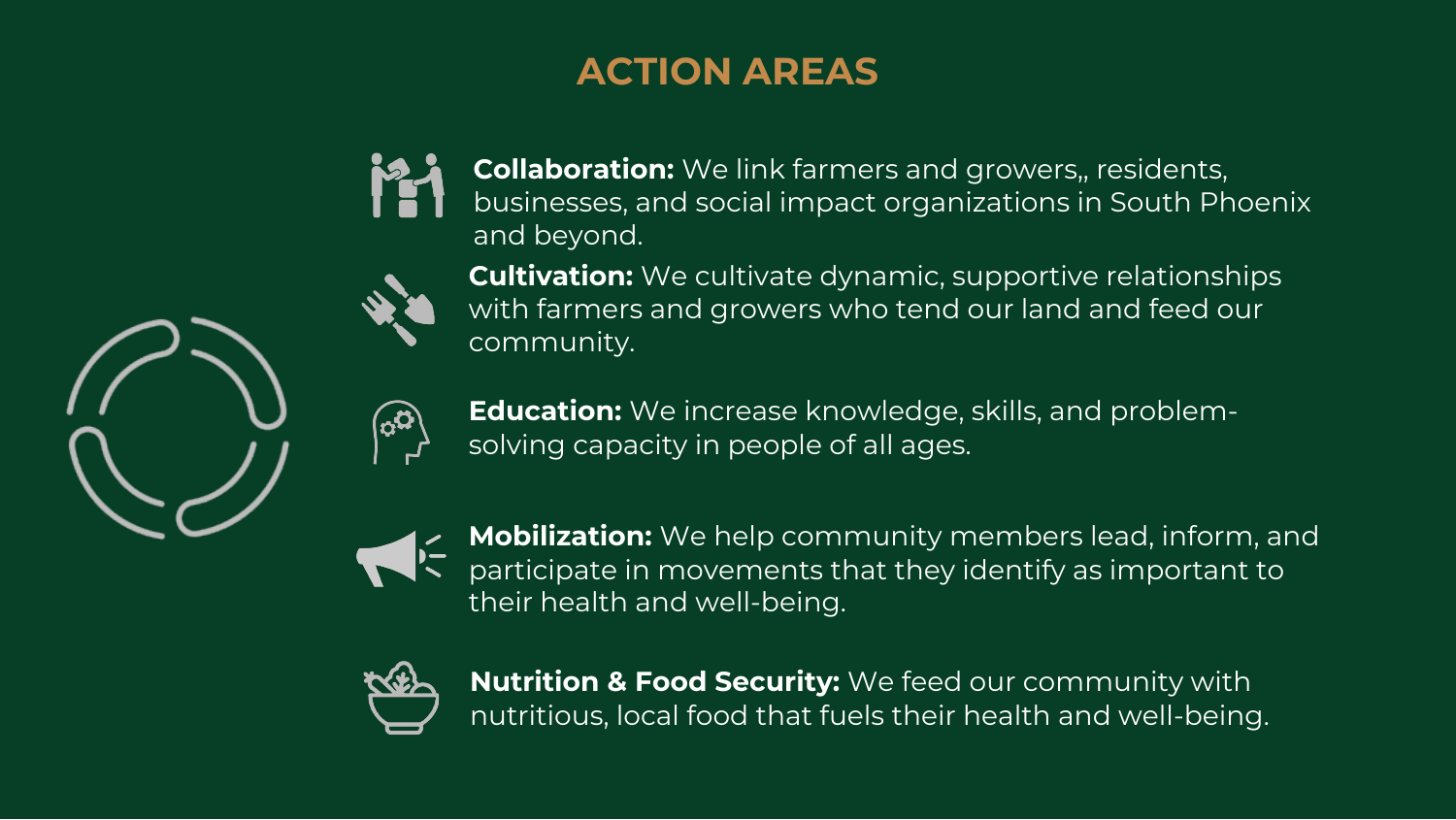## **PRIORITY #1: Grow Spaces, know Spaces.**

#### **Key Strategies**

- -
	-
	-
	-
- 

• Establish Spaces infrastructure, including Collaborator MOUs specifying roles and responsibilities, decision-making structures, principles-based operating agreements, and how the individual organizations contribute to the whole.

• Stabilize operations, including creating a shared budget and shared back-office operational support.

• Hire key executive positions.

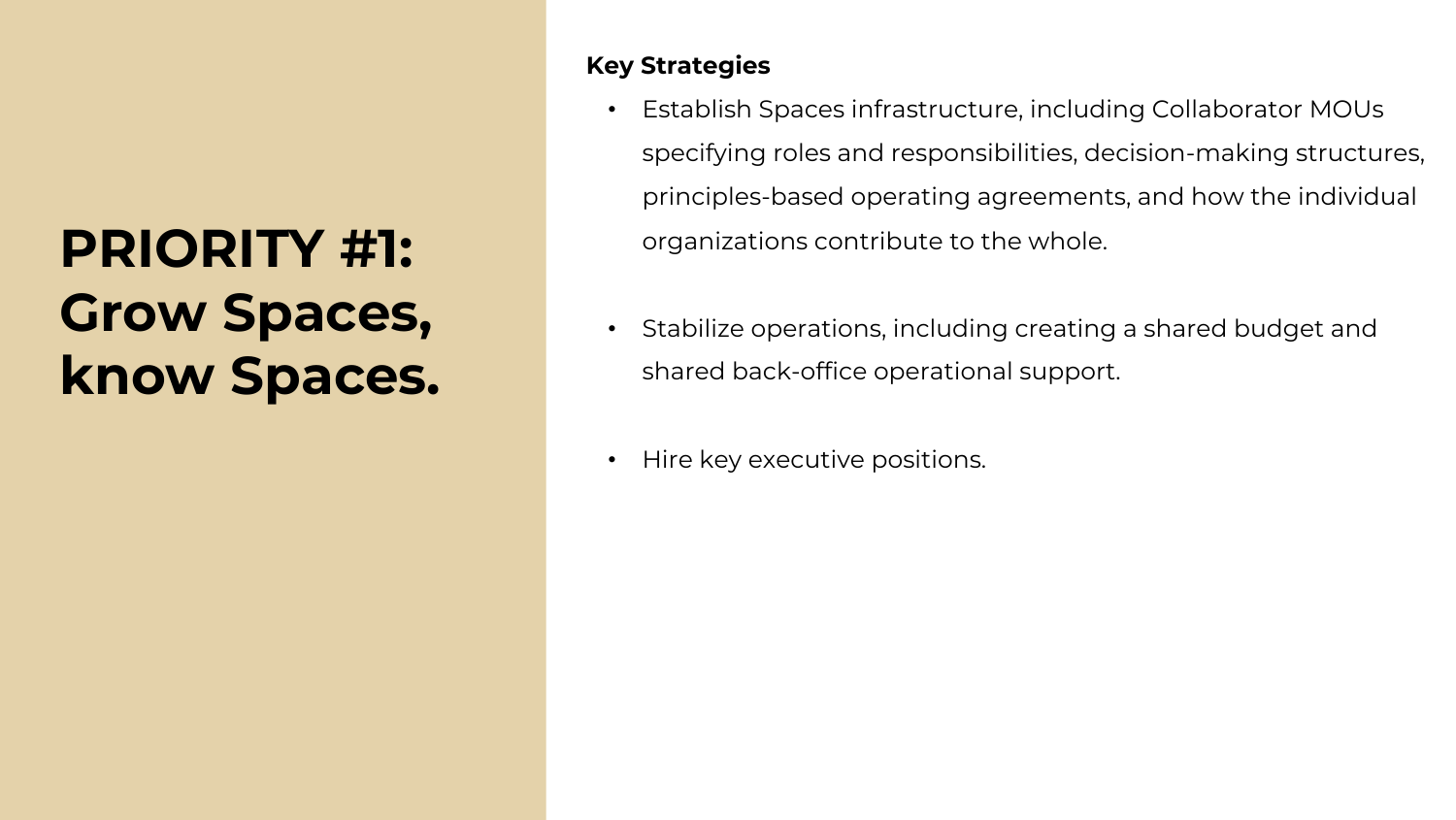## **Key Strategies**

- -
- 
- -
- -
	-
- 

• Build a coalition of farmers within and beyond Spaces' acreage to share knowledge, coordinate growing decisions, and increase the consistency of produce yields.

• Tend to relationships that create pipelines for nutritious food distribution that are no- and low-cost (ex: bruised foods).

• Establish and execute a sustainable land use plan for Spaces acreage, including specific cultivation commitments.

• Leverage multiple modes to get fresh food into community members' homes, including the Farmers Market, school district and grocery partnerships, and community events.

• Evolve the Farmers Market design to reflect the collaboration's shared vision and principles.



## **PRIORITY #2: Grow and distribute more food sustainably.**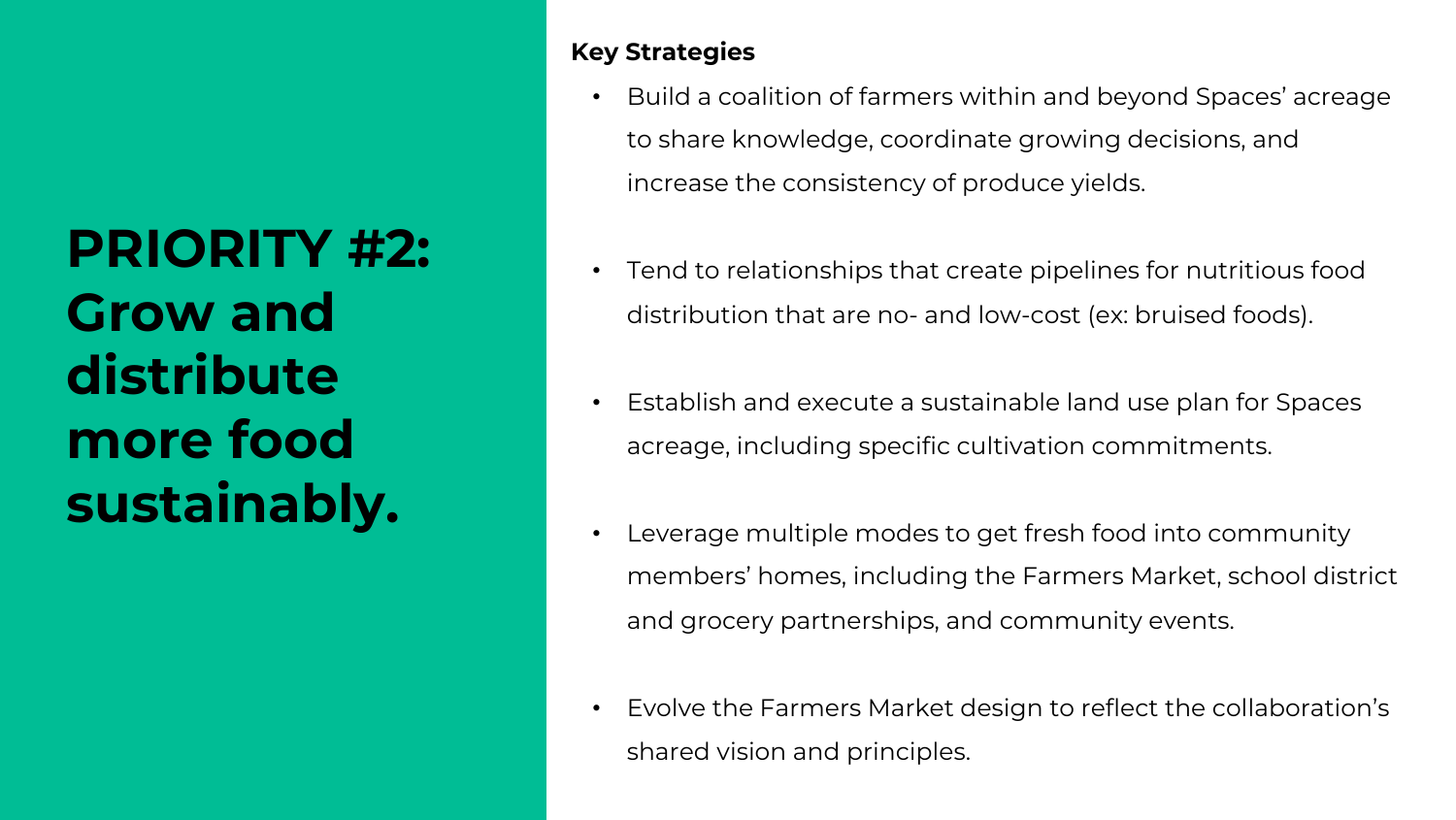## **PRIORITY #3: Grow community relationships.**

### **Key Strategies**

- -
	-
- -
	-
	-
- -
	-
	-
	-
- 

Strengthen and develop new vendor and partner relationships that connect growers, community partners, and the Farmers Market.

• Co-locate and co-design programming, curricula, and experiences for students and families in the Roosevelt School District that support gardening, culinary arts, projectbased learning, and the art and science of health.

Design and execute topic-specific opportunities with strategic partners aimed at building understanding of and engagement with Spaces. (Local and global justice issues, health science, chronic disease management, climate science, etc.).

Develop a micro-business plan, with specific focus on the